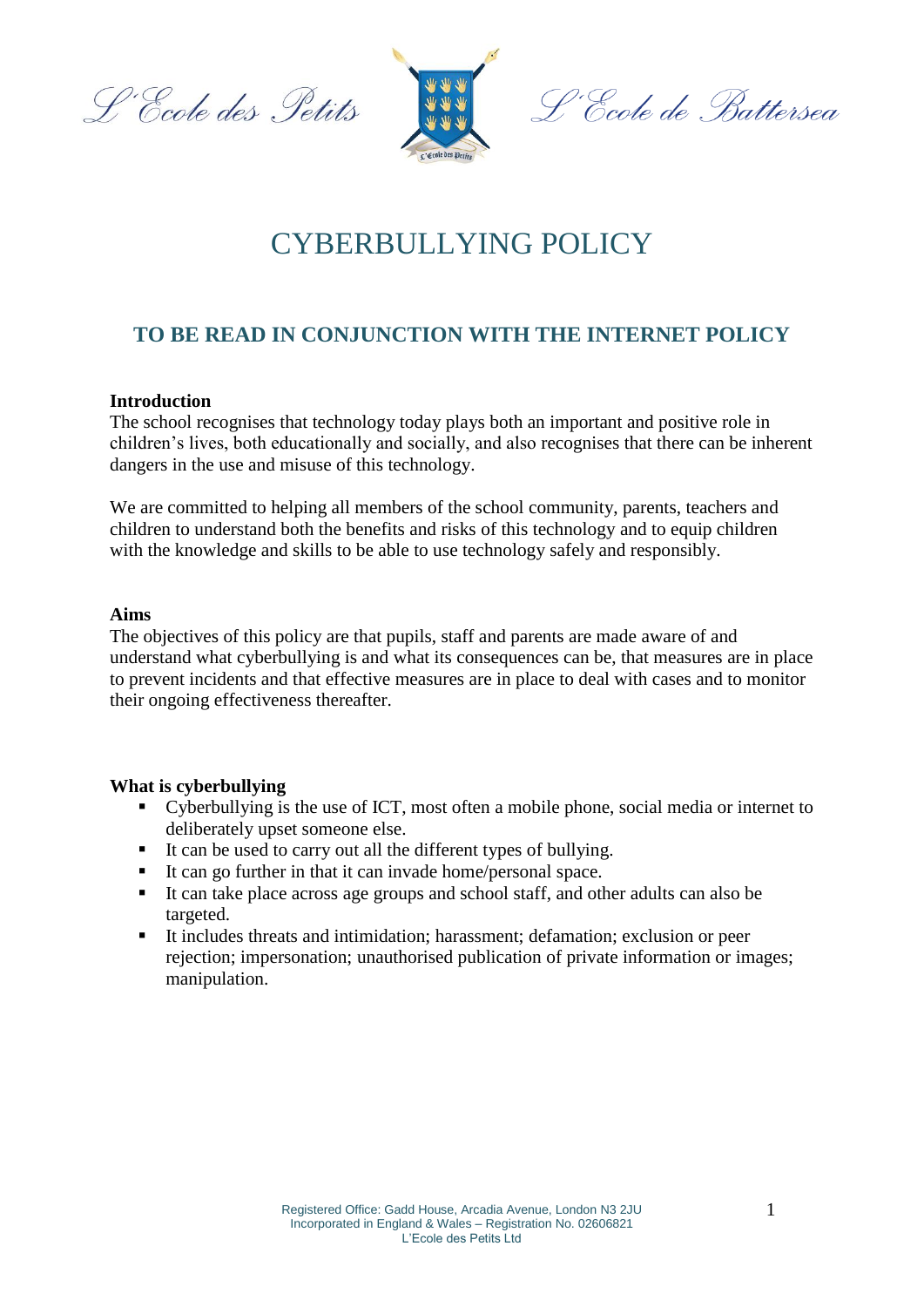L'Ecole des Petits



<sup>o.</sup>Ccole de Battersea

# **Preventing cyberbullying**

- At L'Ecole de Battersea the use of mobile phones is forbidden on the premises by all children, and staff are forbidden to use them while teaching or in the presence of children.
- Any use of the Internet is supervised, children do not have access to email facilities and access to Websites is restricted.
- Staff are made aware of the possibility of cyberbullying and remain vigilant to it.
- All staff are kept up to date with the technologies that children are using.
- The school provides an Internet policy to staff, and one to parents that have to be signed off before use of the internet is allowed.
- A good record will be kept of any cyberbullying incident.
- Ensure that all staff and children understand the importance of password security and the need to log out of accounts.

## **Making reporting easier**

- Ensure staff can recognise non- verbal signs and indications of cyberbullying.
- **Promote the message that asking for help is the right thing to do and shows strength** and good judgement.
- Inform all members of the school community the ways in which cyberbullying can be reported.
- The ICT Coordinator M Balerdi (Head of Battersea) is the first school contact.
- Remember that unlike other forms of bullying the target of the cyberbullying might have evidence of its occurrence.

#### **Responding to cyberbullying**

Cases of cyberbullying should be dealt with through the school's existing Anti-bullying Policy. Some features of cyberbullying differ from other forms of bullying and may prompt a particular response. The key differences are:

- $\triangleright$  Targets and perpetrators: the people involved may have a different profile to traditional bullies and their targets.
- $\triangleright$  Location: the 24/7 and anywhere nature of cyberbullying.
- $\triangleright$  Anonymity: the person being bullied will not always know who is bullying them.
- $\triangleright$  Motivation: some pupils may not be aware that what they are doing is bullying.
- $\triangleright$  Evidence: Unlike other forms of bullying, the target of the bullying will have evidence of its occurrence.
- $\triangleright$  It is possible that a member of staff may be a victim and these responses apply to them as well.